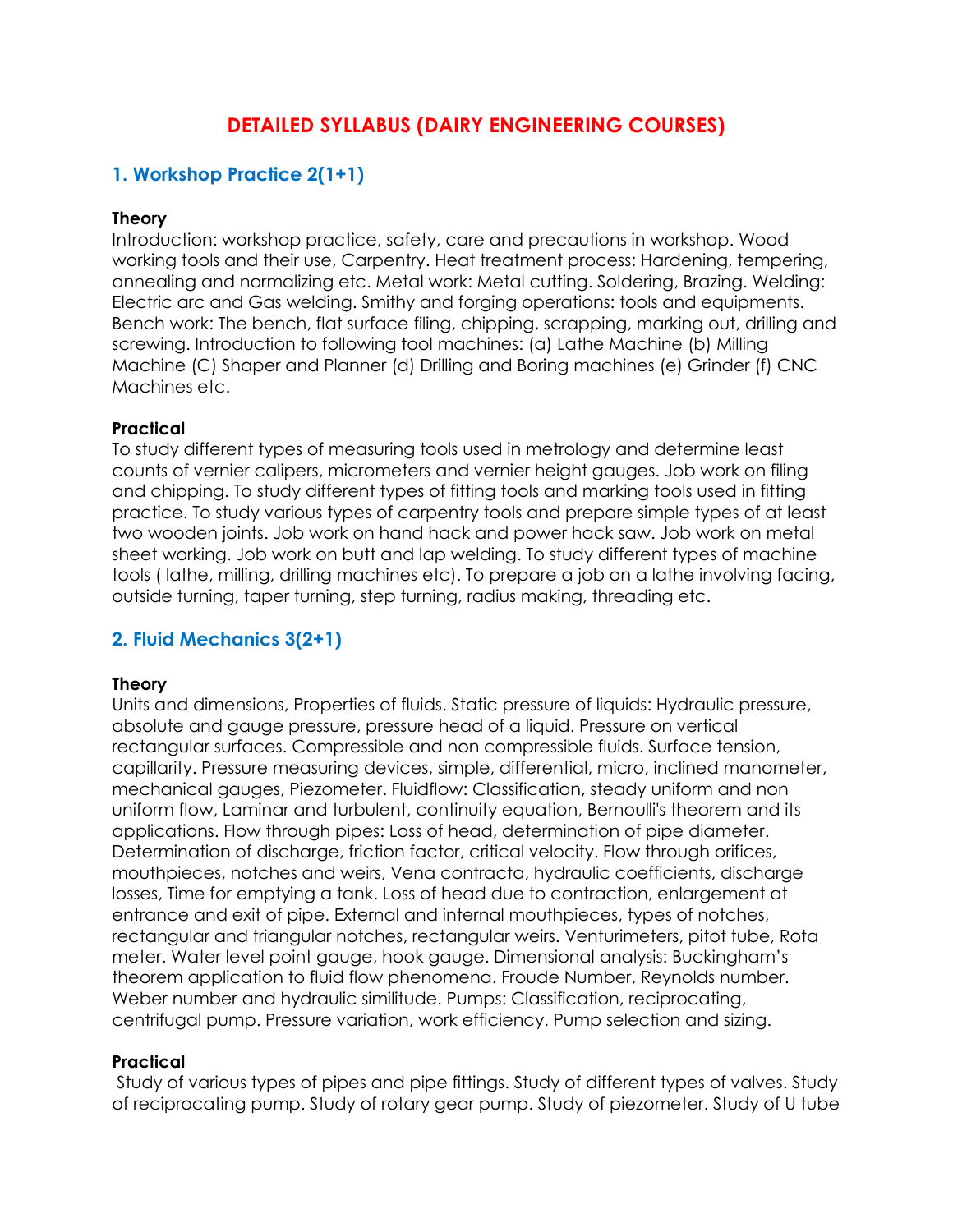Manometer. Study of inclined tube Manometer. Study of Venturimeter. Determination of frictional coefficient of given pipe. Determination of minor head loss. Study of Pitot tube. Study the construction and working principle of centrifugal pump. Study of Reciprocating pump. Study and measurement of flow of liquid by V- notch.

## **3. Engineering Drawing 1(0+1)**

### **Practical**

Drawing of lines, lettering and dimensioning types of lines, types, types of lettering, types of dimensioning. Drawing of scales. Plain scale, diagonal scale, comparative scale and Vernier scale. Drawing of projections; Orthographic projections, methods of projections. Drawing of screw threads; Types of threads and terminologies used in lit. Screw fastening: Types of nuts, types of bolts, stud, locking arrangements for nuts and Foundation bolt. Drawing of rivets and riveted joints forms of rivet heads, types of riveted; joints, failure of riveted joints. Drawing of welded joints: Forms of welds, location and dimensions of welds. Drawing of keys, cotter joint, pin joints types of keys, types of cotter joints, pin joints. Drawing of shaft couplings: Rigid couplings, loose couplings, flexible couplings universal coupling. Drawing of shaft bearings. Journal bearings, pivot bearings, collar bearings

### **4. Thermodynamics 2(1+1)**

#### **Theory**

Importance and applications of thermodynamics in Dairy/Food processing. Basic concepts: Thermodynamic systems, properties, state, processes, cycles, energy, The Zeroth Law of Thermodynamics. Ideal gases: Equation of state, Compression and expansion of gases. The first Law of Thermodynamics: Internal energy, enthalpy. Analysis of non-flow and flow processes. The second Law of Thermodynamics: Thermodynamic temperature scale, Carnot cycle, heat engine, entropy, reversibility, availability. Air Cycles: Otto, Diesel, dual cycles and their efficiencies, Plotting the air cycles on p-V, T-S, p-h diagram etc. I.C. Engines: Concepts, Classification, Working of two stroke and four stroke cycle S.I. engines and C.I. engines. Parts of I.C. engine, Performance of IC engines.

#### **Practical**

A visit to dairy/ food processing plant showing the thermodynamics applications/ devices. Study of 2-stroke and 4-strokes IC engines working. Study of S.I. and C.I. engines working Study of modern fuel injection systems of I.C. engines. Study of diesel fuel supply system (pump and fuel injector) of I.C. engine. Study of fuel supply system of a petrol engine. Study of cooling system of an I.C. engine (air cooling and water cooling). Study of lubrication system of I.C. engine. Study of Solar water heater and biogas plants and appliances

## **5. Heat & Mass Transfer 3(2+1)**

**Theory**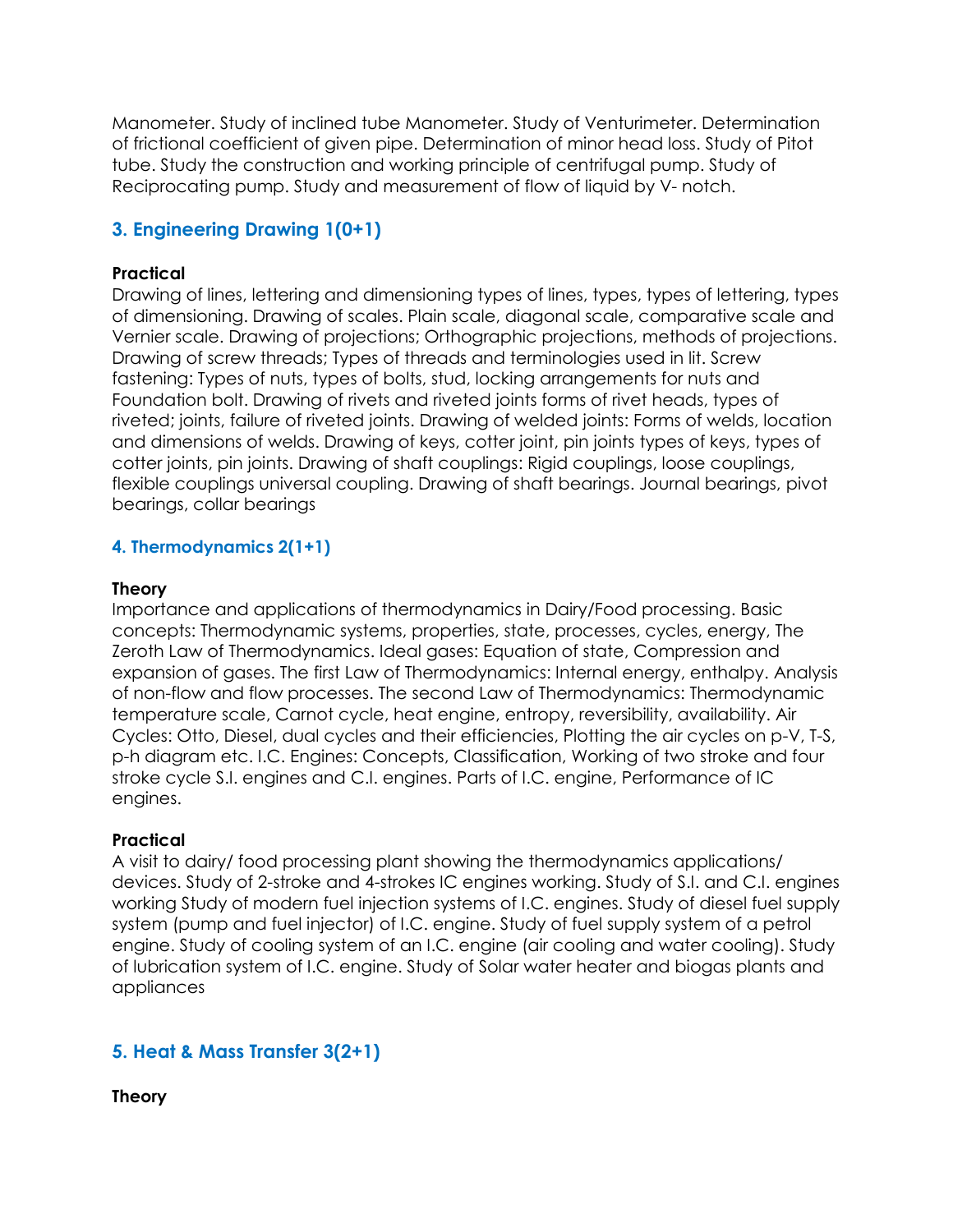Basic heat transfer process: thermal conductivity, convective film co-efficient, Stefan Boltzman's constant and equivalent radiation co-efficient, Overall heat transfer coefficient, physical properties related to heat transfer. Working principles and application of various instruments for measuring temperature. One-dimensional steady state conduction: Theory of heat conduction, Fourier's law, Derivation of Fourier's equation in Cartesian coordinates, Linear heat flow through slab, cylinder and sphere. Heat flow through slab, cylinder and sphere with non-uniform thermal conductivity. Concept of electrical analogy and its application for thermal circuits, Heat transfer through composite walls and insulated pipelines. Steady-state heatconduction with heat dissipation to environment: Introduction to extended surfaces (FINS) of uniform area of cross-section. Equation of temperature distribution with different boundary conditions. Effectiveness and efficiency of the FINS. Introduction to unsteady state heat conduction. Convection: Forced and free convection, use of dimensional analysis for correlating variables affecting convection heat transfer, Concept of Nusselt number. Prandtl number, Reynolds number, Grashoff number, Some important empirical relations used for determination of heat transfer coefficient. Heat Exchangers: General discussion, fouling factors, jacketed kettles, LMTD, parallel and counter flow heat exchangers, Shell and tube and plate heat exchangers, Heat exchanger design. Application of different types of heat exchangers in dairy and food industry. Mass transfer: Fick's Law of diffusion, steady state diffusion of gases and liquids through solids. Equimolal diffusion. Mass transfer co-efficient and problems on mass transfer.

#### **Practical**

Determination of thermal conductivity: milk, solid dairy & food products. Determination of overall heat transfer co-efficient of: Shell and tube, plate heat exchangers and Jacketted kettle used in Dairy & Food Industry. Studies on heat transfer through extended surfaces. Studies on temperature distribution and heat transfer in HTST pasteuriser. Design problems on heat exchangers. Study of various types of heat exchangers. Design problems on Mass Transfer Heat transfer in tubular heat exchanger: co current/ counter flow Heat transfer through composite wall. Heat transfer through legged pipes. Heat transfer through natural and forced convection

### **6. Boilers and Steam Generation 2(1+1)**

#### **Theory**

Fuels: Chemical properties, Calorific value and its determination, Fuel Burners, Fuel combustion analysis. Renewable energy sources: Concepts, classification, Types and description of of renewable energy sources. Properties of steam: Properties of wet, dry saturated, superheated steam, Use of steam tables and Mollier charts, Analysis of energy input in steam generation and heat gain in steam consumption. Steam generators: Definition, classification, fire tube boilers, water tube boilers, Boiler performance parameters, Boiler mountings and Boiler accessories. Layout of steam pipe-line and expansion joints. Introduction to Indian Boiler Regulation Act. Boiler Draught: Definition, importance and classification of draught, Natural and artificial draught, Calculation of Height of chimney, Draught analysis. Air Compressors: Definition,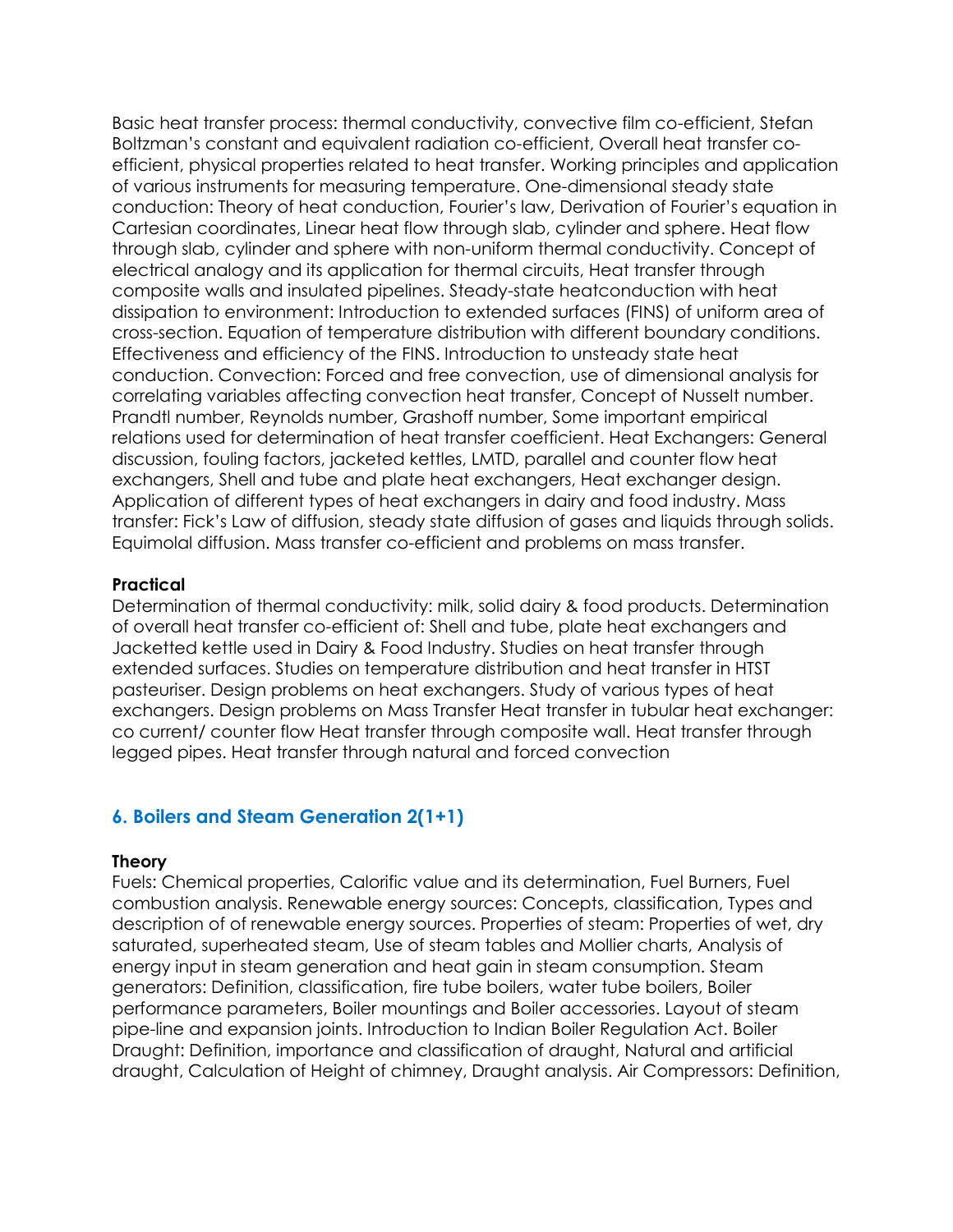classification, Reciprocating, Single and multi-stage reciprocating compressors and their theoretical analysis.

#### **Practical**

To study different types of boilers with the help of Lab models. To study Boiler mountings and steam-line layout and steam traps. Industrial exposure visit to plant with steam utilization. Study of Fire tube low pressure boiler installed in a dairy processing plant. Study of water softening plant installed with boiler in a dairy processing plant. Study the construction and working of Cochran boiler. Study of Babcok & Wilcox boiler. Study of different Boiler accessories.

### **7. Basic Electrical Engineering 3(2+1)**

#### **Theory**

Alternating current fundamentals: Generation of alternating current or voltage, magnitude of induced E.M.F. Alternating current, R.M.S value and average value of an alternating current. Phase relation and vector representation. Cycle, Time period, Frequency, Amplitude, Phase and Phase Difference, Root – Mean Square Value, Average value, Form Factor, Crest or Amplitude Factor. Poly-phase Circuit: - Generation of Poly-phase Voltage, Phase Sequence, Interconnection of Three Phases such as Star Connection and Delta Connection and their respective value of current and voltages, Energy Measurement by using Single and Two Watt-meters. Transformers: - Working Principle of Transformer, Construction features of Core and Shell type transformer, Elementary theory of an Ideal Transformer, E.M.F. Equation of a Transformer, Vector diagram of transformer with and without load, Transformer losses, voltage regulation and efficiency of transformer, Construction and working on an Single Auto-transformer, Different parts of a 11/0.4 KV, Distribution Transformer. Three Phase Induction Motor: - Fundamental working principles, Production of rotating magnetic fields, construction, Different types of Rotor such as Squirrel Cage and Phase wound rotors, Starting of induction motors using Direct on Line (DOL) and Star-Delta Starter. Soft starter and variable frequency drives. Single Phase Induction Motors: - Introduction, Different types of single phase induction motors such as Split Phase, Capacitor type, Shaded Pole type, Universal or AC series motors, Repulsion start induction run motor, Repulsion – induction motor. DC Machine: - Construction and operation of DC generator, types of generators and their various characteristics. DC motors: Torque speed characteristics of DC motors, Starting and speed control of DC motors by using 3-point DC Starter. Alternators:- Elementary working principles, Different parts of an Alternators, Relation between Speed and Frequency, E.M.F. equation in an Alternators. Different types of Circuit Breaker and its use. Introduction to DG set system. Electric Power Economics: - Economics of Generation of electrical energy and related important terms such as, load curve, connected load, Maximum Demand, Demand Factor, Average load or demand, Load Factor, Diversity factor and its significance, Capacity Factor or Plant factor, Utilization Factor, Plant Operating Factor and Selection of Units and related numerical, Various types of Tariff used for calculation of electricity bill. Lighting system: Introduction to industrial lighting system. Energy Management and Power Factor Corrections: - Types of energy, Energy Management, Concept of Energy Audit. Concept of Power Factor, Disadvantages of low power factor, Causes of low power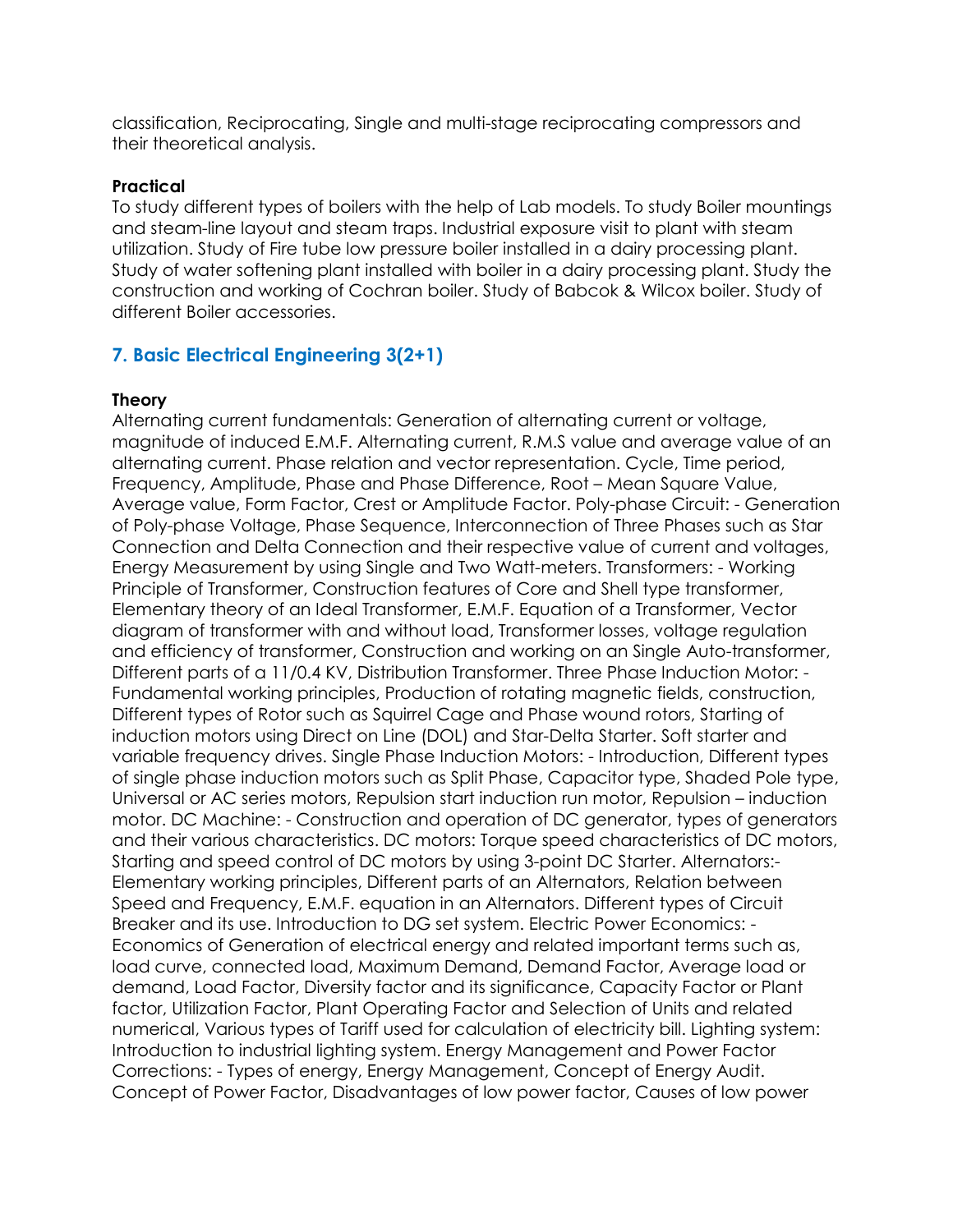factor, Various methods of improving low power factor, Location of power factor correction equipment, Advantages of power factor improvement.

#### **Practical**

Introduction to various basic circuits of parallel wiring, stair case wiring, fluorescent light fitting. Study of voltage and current relationship in case of Star connected load. Study of voltage and current relationship in case of Delta connected load. Measurement of power in 3-phase circuit; for a balanced load, using watt meters. Measurement of power in 3-phase circuit; for a unbalanced load, using watt meters. Measurement of iron losses of Single Phase transformer by conducting open circuit test. Measurement of Copper losses of Single Phase transformer by conducting short circuit test. Starting and reversing the speed of a single phase induction motor. Starting and reversing the speed of a three phase induction motor using Direct on Line (DOL) Starter. Starting and reversing the speed of a three phase induction motor using manual Star Delta Starter. Starting and reversing the speed of a DC shunt motor using 3-point DC Starter. Starting of slip-ring induction motor by manual and automatic Slip-ring Induction Motor Starter. To determine the relation between induced armature voltage and speed of separately /self excited DC Shunt Generator.

### **8. Refrigeration and Air-Conditioning 3(2+1)**

#### **Theory**

Basic refrigeration cycles and concepts:Standard rating refrigerating machines; Elementary vapour compression refrigeration cycle with reciprocating, rotary and centrifugal compressors; Theoretical vapour compression cycle; Departure from theoretical vapour compression cycle, representation on T-S and p-h diagrams; Mathematical analysis of vapour compression refrigeration system. Refrigerants:Primary and secondary refrigerants; common refrigerants (Ammonia, Freon, HFC, HCFC etc); Brine, their properties and comparison.Multi-Pressure Refrigeration Systems:Applications; Multi-evaporators with single stage and multi-stage compression and expansion systems; Working, Control and mathematical analysis of above systems. Refrigeration Equipments and Controls:Introduction to the types, construction, operation and maintenance of Refrigeration Components, Controls and Safety Devices as used in different refrigeration applications. Capacity control methods, Refrigeration Piping: Purpose, Types,Materials, Fittings and Insulation. Design and Balancing of Refrigeration System:Basic elements of design of individual components and a complete refrigeration system. Input and Output design parameters, Balancing of components of refrigeration system for optimum performance. Absorption Refrigeration Systems:Simple vapour absorption refrigeration systems, Actual Vapour absorption refrigeration system, Refrigerant absorbent pairs, Absorption cycle analysis.Cryogenic Freezing:Cryogenics, cryogens, properties, applications, cryogenic freezers. Psychrometry:Definition, properties of moist air, psychrometric charts, psychrometric processes; Cooling/ Heating coils, humidifiers and dehumidifiers, Temperature and humidity measurements and controls. Air-conditioning Systems:Types of cooling loads and their calculation, Design conditions for Human and Industrial air conditioning systems, Analysis of different airconditioning systems with the help of psychrometric chart. Cold Storage:Types of cold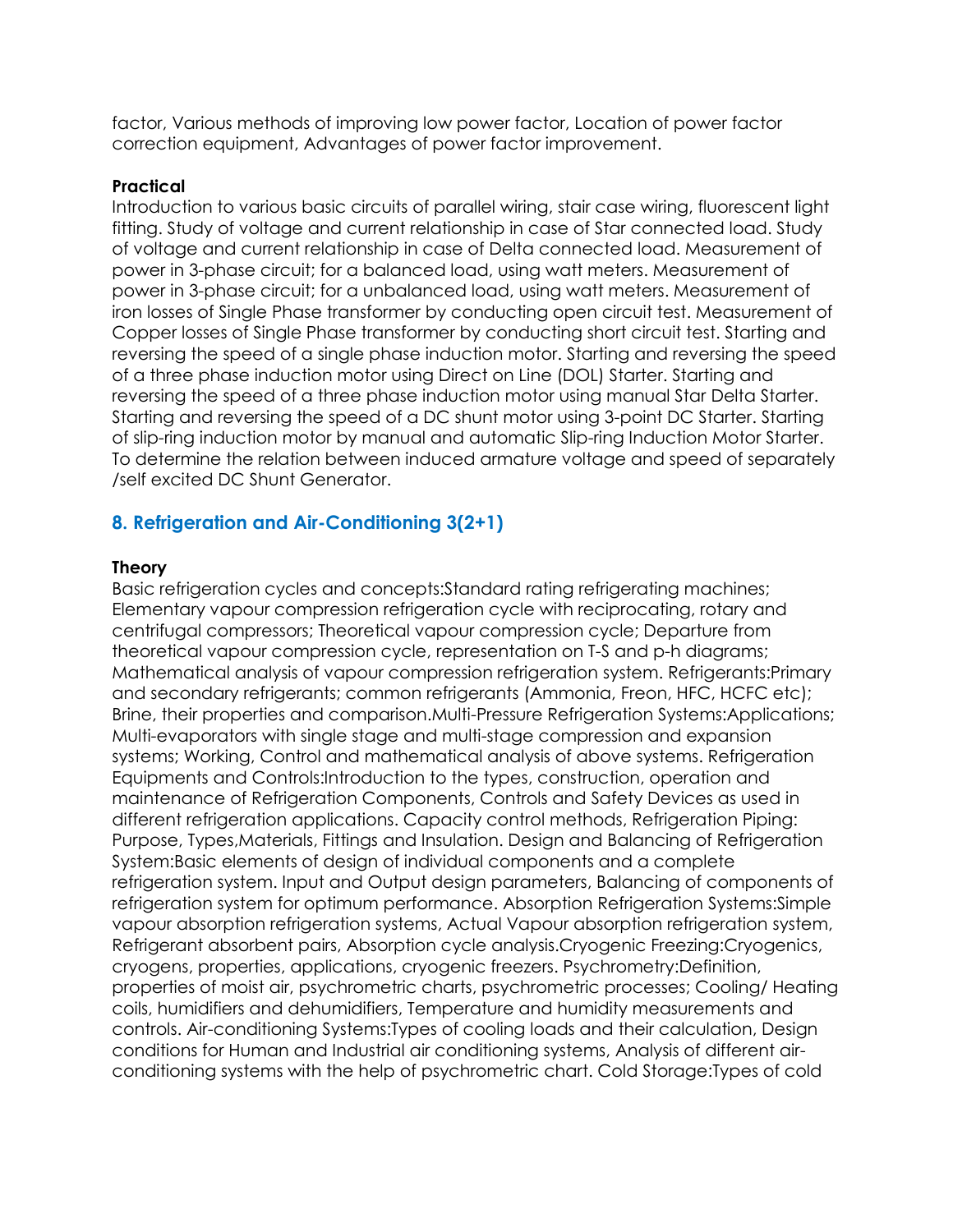storages, Types of cooling loads in cold storages used for food/ dairy products; Construction and operation of cold storage. Insulating materials and vapour barriers.

#### **Practical**

Study of different types of Refrigeration tools generally used in installation and maintenance of a refrigeration plant/ equipment including charging and leakagedetection tools. Study of specification, components, operation, control, maintenance and precautions taken during working of a Domestic refrigerator. Study of specifications, components, operation, control, maintenance and precautions taken during working of a Water cooler. Study of specifications, components, operation, control, maintenance and precautions taken during working of a Bulk milk cooler. Study of specifications, components, operation, control, maintenance and precautions taken during working of a Walk-in-cooler. Study of different parts and learn the operation of a refrigeration plant/ice plant using ammonia refrigerant. Estimation of installed cooling capacity with the help of observed working pressures. Study of specifications, components, operation, control and maintenance of Ice Bank Tank (IBT). Study of specifications, components, operation, control and maintenance of a Cold Storage. Study of the Evaporative Cooling Devices like Cooling Tower, Spray Pond, Air-Washer or Room air-cooler etc. Study of the parts and components of different types of refrigerant compressors used in various refrigeration applications. Study of different types of capacity control devices used with compressors in a refrigeration plant. Experimental study of a simple refrigeration system on refrigeration tutor or an experimental set-up. (comparison of actual and theoretical performance). Experimental study of an yearround air-conditioning system on an air-conditioning tutor or an experimental set-up. Determination of SHF and Bypass factor etc. Study and plotting of psychrometric processes using refrigeration/air-conditioning tutor. Measurement of psychrometric properties using psychrometric meters/gadgets Industrial exposure visit to refrigeration/air-conditioning plant.

## **9. Dairy Engineering 3(2+1)**

#### **Theory**

Sanitization: Materials and sanitary features of the dairy equipment. Sanitary pipes and fittings, standard glass piping, plastic tubing, fittings and gaskets, installation, care and maintenance of pipes & fittings. Description, working and maintenance of can washers, bottle washers. Factors affecting washing operations, power requirements of can the bottle washers, CIP cleaning and designing of system. Mechanical Separation: Fundamentals involved in separation. Sedimentation, Principles involved in filtration, Types, rates of filtration, pressure drop calculations. Gravity setting, principles of centrifugal separation, different types of centrifuges. Application in Dairy Industry, clarifiers, tri processors, cream separator, self-desludging centrifuge, cold and hot separators, Bactofuge, in-line standardization system, care and maintenance of separators and clarifiers. Homogenization: Classification, single stage and two stage homogenizer pumps, power requirement, care and maintenance of homogenizers, aseptic homogenizers. Pasteurization:Batch, flash and continuous (HTST) pasteurizers,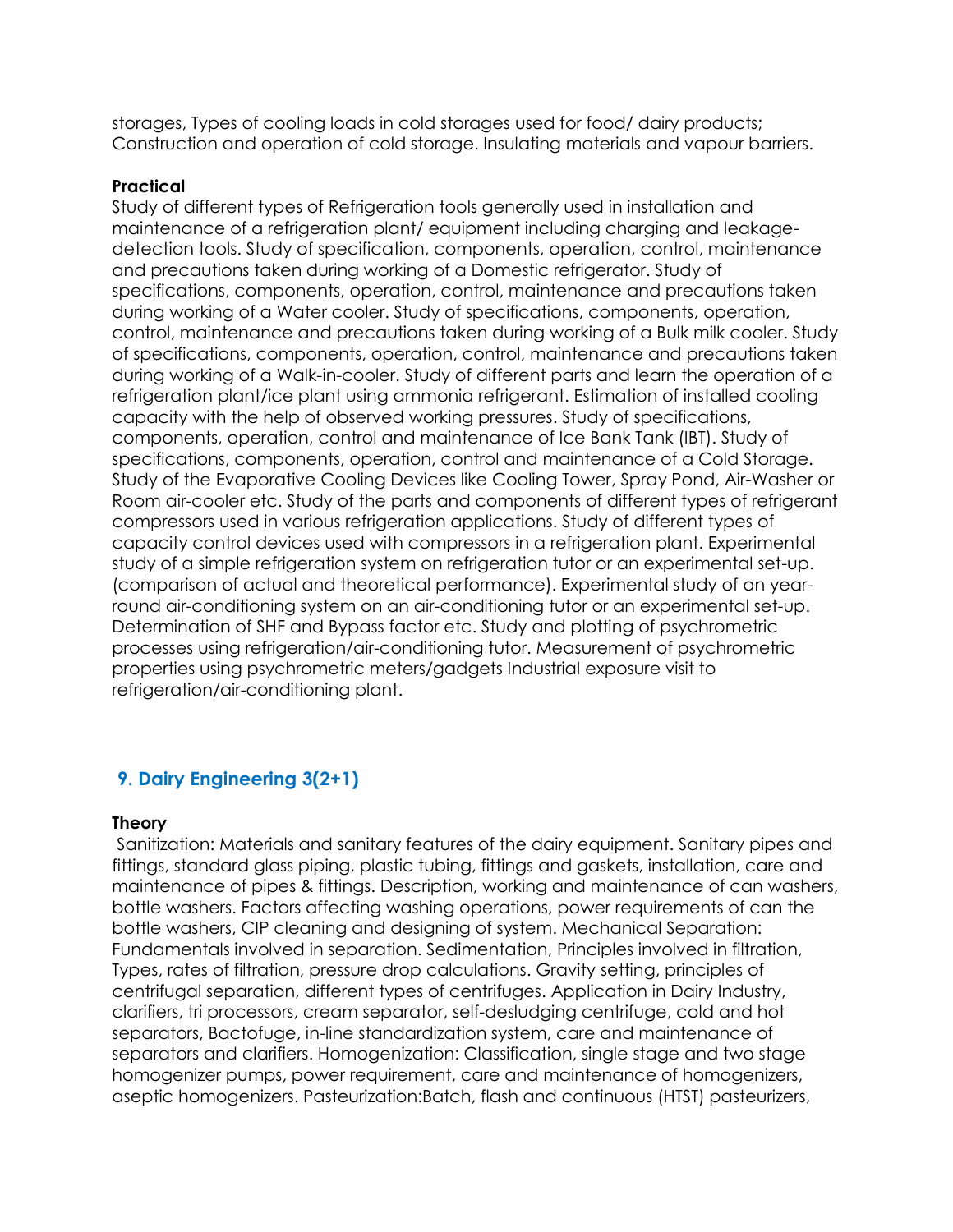Flow diversion valve, Pasteurizer control, Care and maintenance of pasteurizers. Sterilization: Different type of sterilizers, in bottle sterilizers, autoclaves, continuous sterilization plant, UHT sterilization, Aseptic packaging and equipment. Care and maintenance of Sterilizers. Packaging machines:Pouch filling machine pre-pack and aseptic filling bulk handling system Principles and working of different types of bottle filters and capping machine, Blow molding machines, Aseptic PET bottle filling machine. Cup filling system. Care and maintenance. Mixing and agitation: Theory and purpose of mixing. Equipments used for mixing solids, liquids and gases. Different types of stirrers, paddles and agitators. Power consumption of mixer-impeller, selection of mixing equipment in dairy industry, mixing pumps.

#### **Practical**

Study of S. S. pipes, fitting and gaskets. Study and selection of pump. Study of different types of milk filter. Study of equipments at raw milk reception dock. Constructional details, operation and maintenance of straight through can washer. Constructional details, operation and maintenance of C.I.P. system. Constructional details, operation and maintenance of homogenizers. Constructional details, operation and maintenance of batch pasteurizer. Constructional details, operation and maintenance of HTST pasteurizer. Comparison of conventional and modern pasteurizer. Constructional details, operation and maintenance of cream separators. Constructional details, operation and maintenance of sterilization systems. Constructional details, operation and maintenance of pouch filling machine. Constructional details, operation and maintenance of different types of agitators. Constructional details, operation and maintenance of bottle filling and capping machine. Visit to a dairy processing plant.

## **10. Dairy Process Engineering 3(2+1)**

### **Theory**

Evaporation: Basic principles of evaporators, construction and operation, Different types of evaporators used in dairy industry, Calculation of heat transfer area and water requirement of condensers, Basic concepts of multiple effect evaporators, Operations and various feeding systems, Economy of operation, Thermo processor and MVR system, Care and maintenance of evaporators. Drying: Introduction to principle of drying, Equilibrium moisture constant, bound and unbound moisture, Rate of dryingconstant and falling rate, Effect of Shrinkage, Classification of dryersspray and drum dryers, spray drying, etc., air heating systems, Atomization and feeding systems. Factors affecting bulk density of power, spray dryer controls, Theory of solid gas separation, cyclone separators, Bag Filters, Care and Maintenance of drum and spray dryers. Fluidization: Mechanisms of fluidization characteristics of gas-fluidization systems, Minimum Porosity, Bed Weight, Pressure drop in fluidized bed, Application of fluidization in drying, Batch fluidization, Fluidized bed dryers. Processing equipments: Mechanization and equipment used in manufacture of indigenous dairy products, Ice-cream and Cheese making equipments. Packaging equipments: Packaging machines for milk & milk products. Membrane Processing: Ultra filtration, Reverse Osmosis and electro dialysis, Materials for membrane construction, Ultra filtration of milk, Effect of milk constituents on operation, membranes for electro-dialysis.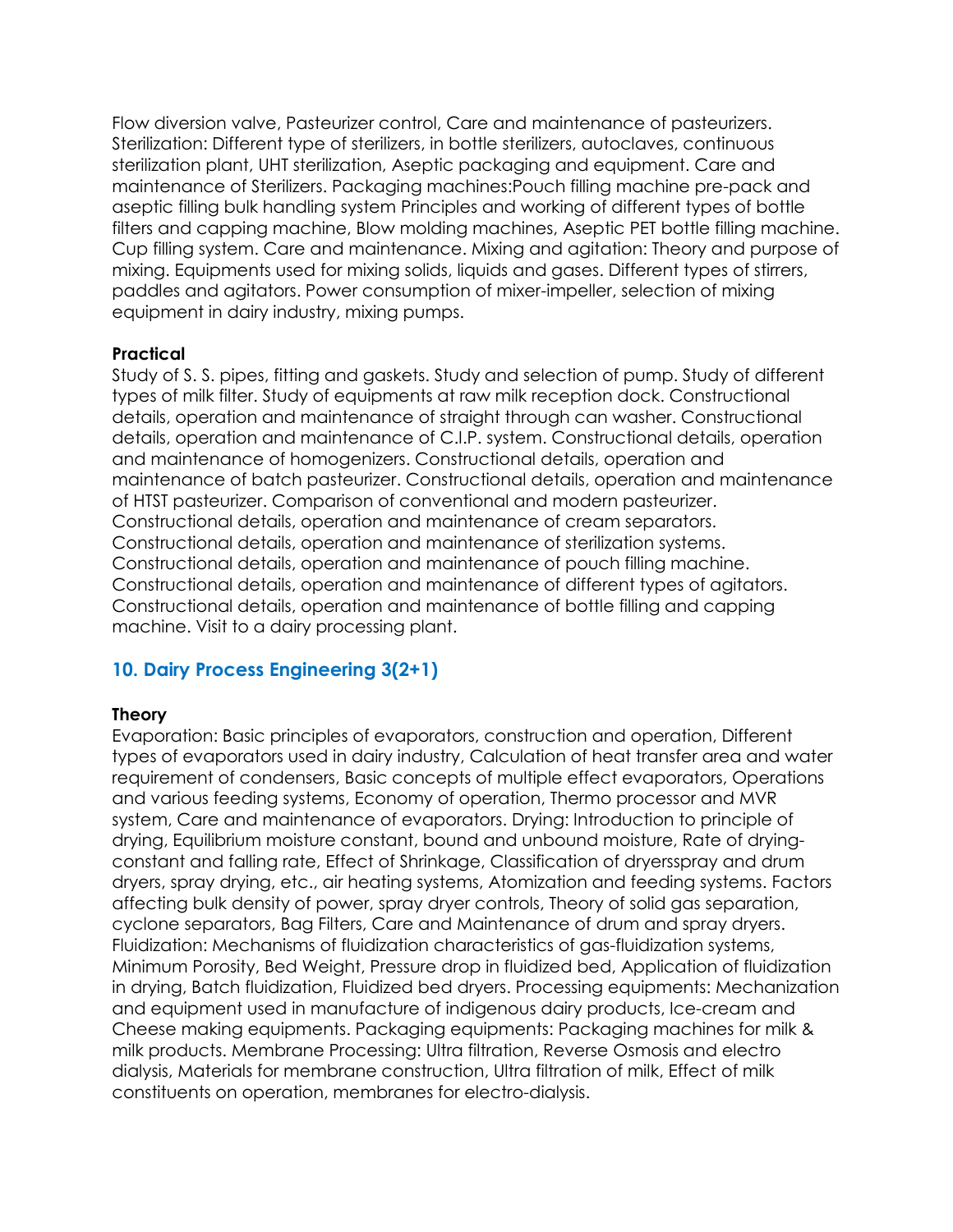### **Practical**

Constructional details, operation and maintenance of Vacuum pan. Constructional details, operation and maintenance of multiple effect evaporator. Constructional details, operation and maintenance of spray drier. Constructional details, operation and maintenance of butter making equipment. Constructional details, operation and maintenance of equipment related to ghee production. Constructional details, operation and maintenance of ice-cream making equipment. Constructional details, operation and maintenance of cheese making equipment. Constructional details, operation and maintenance of reverse osmosis and ultra filtration system. Design problems on double effect evaporator and vacuum pan. Visit to a milk product plant

## **11. Instrumentation and Process Control 3(2+1)**

#### **Theory**

Instrumentation scheme & characteristics: Measurands. Some basic discussion about electric field, potential, capacitance, resistance etc. Definition, Application and types of measurements, instrument classification, Functional elements of an instrument, standards, calibration, introduction to static characteristics and dynamics characteristics, selection of instruments, loading effects. Dynamic characteristics of measurement systems. Introduction to various typesof sensors:Definition, principle of sensing & transduction, classification, selection and applications of Sensors., Measurement of parameter : Measurement of length ,angle, area , temperature , pressure flow , speed, force , torque, vibration , level , concentration (conductivity and ph) measurement . Flow measurement using magnetic flow measurement. Piezoelectric transducer. Micro-sensors and smart sensors:Construction, characteristics and applications. Electronic Instruments:Role and importance of general purpose test instruments, Electronic Millimeter, Cathode Ray Oscilloscope, Measurement of amplitude, frequency and phase using CRO Advantages of digital meter over analog meters, Digital voltmeter, Resolution and sensitivity of digital meters, Digital multimeter, Digital frequency meter, Signal generator. Display devices and recorders like X-Y & X-T recorders. Automation: Introduction to plant automation, automation hierarchy, PLC, **SCADA** 

#### **Practical**

Strain gauge characteristics and weight measurement. Measurement of pressure using bellows and diaphragm. Preparation and calibration of thermocouple. Study the construction and working of Bourden pressure gauge. Test and calibration of pressure gauges using dead weight tester. Study the mechanism of pH meter and its electrodes. Study a Proximity sensor. Study the different parts and working of pressure switch. Study the different parts of an indicating instrument. Study of RTD and Thermister. Study of different speed measurement sensor/ instruments. Study of LVDT. Study of level/flow controller. Study of PLC.Visit to a automatic controlled dairy plant.

## **12. Food Engineering 3(2+1)**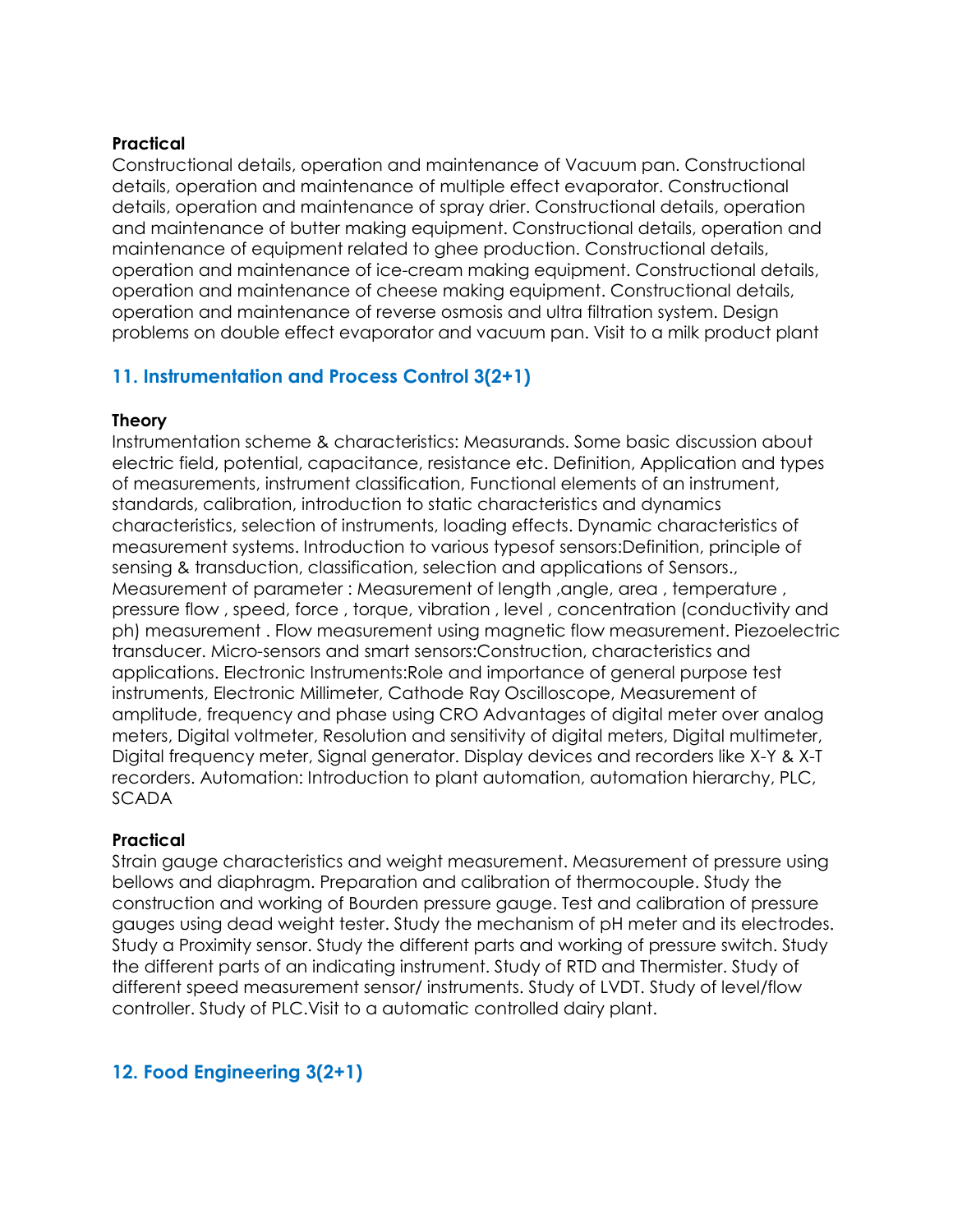#### **Theory**

Rheology: Rheology of processed food, properties of fluid foods, Rheological method, Measurement of rheological parameters, properties of granular food and powders, Properties of solids foods, Viscoelastic models. Measurement of food texture. Food Freezing: Thermal properties of frozen foods. Predication of freezing rates. Plank's equation, Design of food freezing equipment, Air blast freezers, Plate freezers, spiral freezers, and immersion freezers, IQF, storage of frozen foods. Freeze concentration. Food dehydration: Estimation of drying time for food products, constant rate period and falling rate period dehydration. Diffusion controlled falling rate period. Use of heat and mass balanced in analysis of continuous dryers, Classification of driers, tray, vacuum, vacuum band, tunnel, bin, solar, drying, freeze drying, spin flash. Freeze dehydration: Heat and mass transfer, Calculation of drying time, Industrial freeze drying. Other food processing operations and equipments: Equipment for pulping, fruit juice extraction, blanching, dehulling, size reduction, milling, extrusion and distillation.

### **Practical**

To determine physical properties of food product. To determine viscosity of food product. To study food freezers. To study freeze drier. To determine drying characteristics of food product. To compare various dying methods. To determination juice yield. To compare hot water and steam blanching. To study construction and working of distillation system. To study various size reduction equipments. Visit to cold storage. Visit to food processing plant.

## **13. Material Strength & Dairy Machine Design 3(2+1)**

#### **Theory**

Strength of Materials:Basic concepts in Statics and Dynamics. Force Systems. Equilibrium condition, friction, Law of friction, Second moments of inertia, Parallel axis theorem. Dynamics: Equation of motion. Translation and rotation of a Rigid body, work and mechanics of materials: Stress-Axial Load classification Strain-Hooke's law, stress-strain diagram, Poisson's Ratio: Shearing Stresses. Torsion, Torsion formula, Angle to Twist of circular members. Power transmission shear force and bending moments, Shear in Beams, Bending Moment in beams. Pure bending of beams, Flexural stress shearing stresses in beams relations between centre, Torsional and flexural loads. Dairy Machine Design:Procedures, Specification, strength, design factor, factor of safety selection of factor of safety. Materials and properties. Static strength, ductility, hardness, fatigue, designing for fatigue conditions. Theories of failure, Stresses in elementary machine parts, Design of a drive system. Design of length and thickness of belt. Bearing: Journal and Anti-friction bearings. Selection of ball, tapered roller and thrust bearing. Springs, helical and leaf springs. Energy stored in springs. Design and selection of springs.

#### **Practical**

Design problems on applications of engineering statics and dynamics. Design problems on applications of work and energy. Design problems on applications of linear and angular momentum. Design problems on stress-strain diagram evaluation of elastic constants. Study on shear force and bending moment diagrams and its applications. Design problems on applications of flexural stresses. Design problems on applications of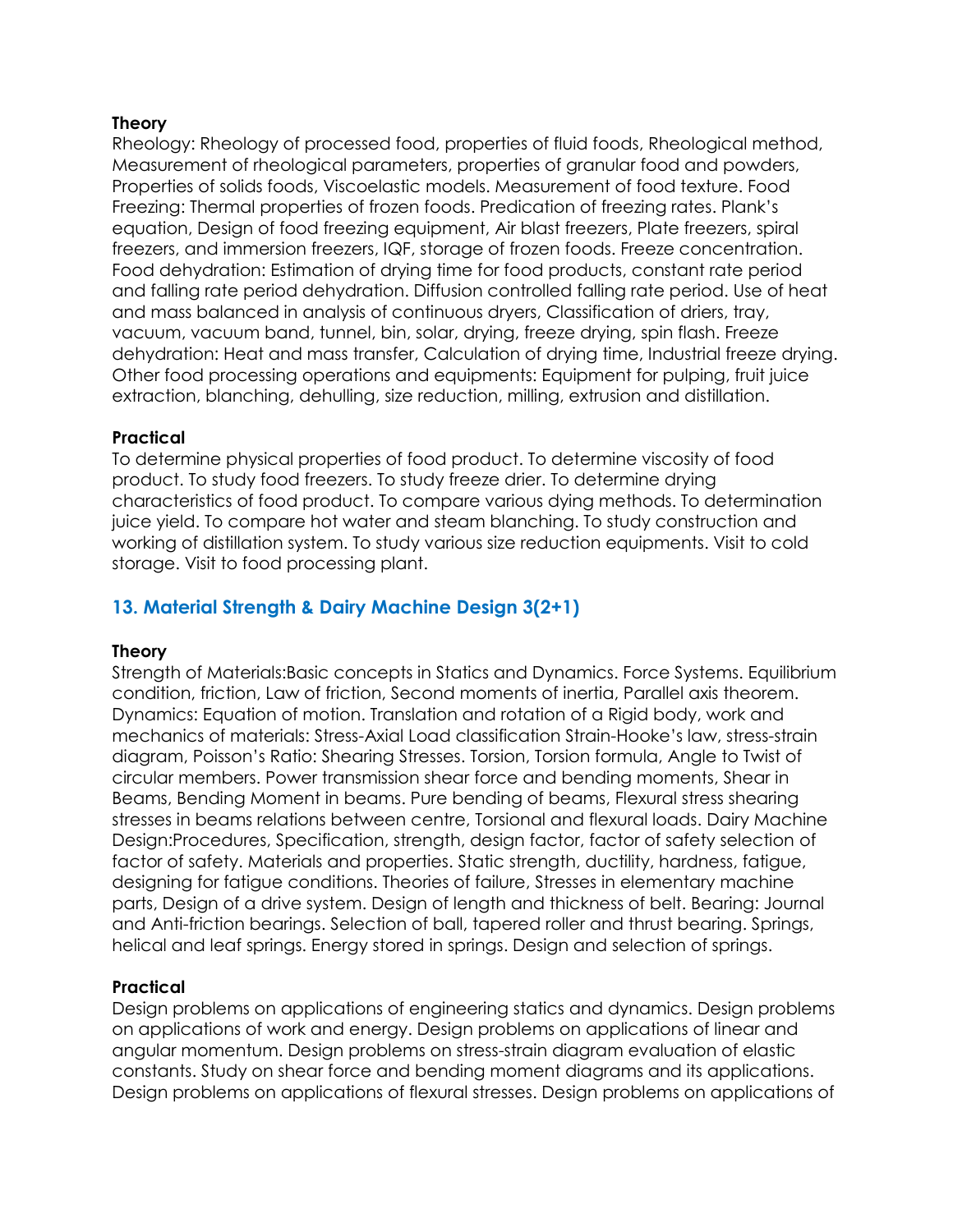shearing stresses in beams. Study on system of limits, fits and tolerances and their applications. Design stresses in elementary machine parts. Design features and applications of shafts. Design features and applications of axles. Design features and applications of keys. Design features and applications of couplings. Design problems on various types of power transmission systems. Design features and applications of bearings. Design features and applications of springs. Design problems on agitator/stirrer. Design features of milk silo.

## **14. Dairy Plant Design And Layout 2(1+1)**

#### **Theory**

Introduction of Dairy Plant design and layout: Type of dairies, perishable nature of milk, reception flexibility. Classification of dairy plants, Location of plant, location problems, selection of site. Hygienic design considerations for dairy processing plants. Planning: Dairy building planning, Process schedule, basis of dairy layout, importance of planning, principles of dairy layout. Space requirements for dairy plants, estimation of service requirements including peak load consideration. Dairy plant design aspects: General points of considerations for designing dairy plant, floor plant types of layouts, service accommodation, single or multilevel design. Arrangement of different sections in dairy, sitting the process sections, utility/service sections, offices and workshop. Arrangement of equipment, milk piping, material handling in dairies, Common problems, office layouts-flexibility. Development and presentation of layout, model planning, use of planning table in developing plot plant and detailed layout. Building construction materials: Floors, general requirement of dairy floor finishes, floors for different section of dairy. Foundations, walls doors and windows. Other design aspects: Drains and drain layout for small and large dairies. Ventilation, fly control, mold prevention, illumination in dairy plants. Computer aided Design:Introduction to CAD software.

#### **Practical**

Building symbols and convention. Symbols for equipments. Study of process schedule. To draw layout of collection/chilling centre. Visit to dairy processing plant for understanding of layout of different sections. To draw layout of small dairy plant. To draw layout of small dairy plant using CAD. To draw layout of medium dairy plant. To draw layout of large dairy plant. To draw layout of cheese plant. To draw layout of icecream plant. To draw layout of butter manufacturing unit. To draw layout of ghee plant. To draw layout of composite dairy plant

### **15. Energy Conservation and Management 2(1+1)**

#### **Theory**

Introduction: Potential and opportunities of industrial energy conservation in dairy and food processing. Energy conservation Act 2001 and its important features, Schemes of Bureau of Energy Efficiency (BEE). Electricity Act 2003, Integrated energy policy. Energy management & audit: Definition, energy audit, need, types of energy audit. Energy